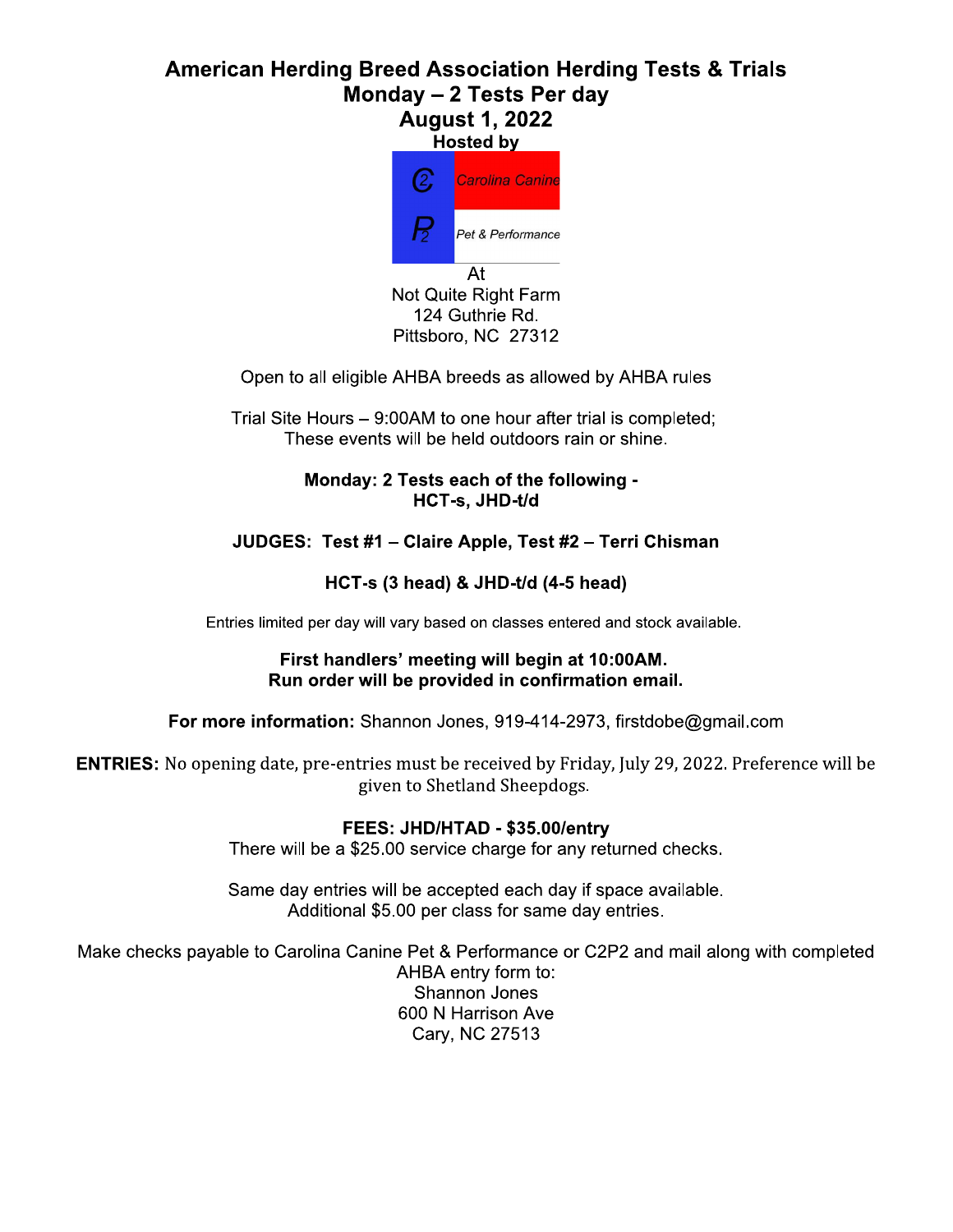## **POLICIES:**

- This trial shall be run under all AHBA rules and regulations. FMI: www.ahba-herding.org
- Use official AHBA entry form
- Each individual is responsible for any damage caused by himself, his family or his dog while in the trial  $\bullet$ arena or on the trial grounds. Livestock replacement costs are as follows: Ducks - \$50, Turkeys - \$75, Geese - \$150.00, Sheep - \$200.00, Goats - \$300.00. AHBA, Carolina Canine Pet & Performance, Not Quite Right Farm, and all trial workers assume no responsibility for any accident or injury.
- Bitches in season will run last in test runs. They should be crated away from trial arenas when not  $\bullet$ competing.
- All dogs must be on leash when not competing.  $\bullet$
- Entry confirmation will be sent by email; please be sure to include your email address.
- Trial committee will determine run order prior to the trial.  $\bullet$
- Entry fees will only be refunded if request is received before pre-entry closing date.

**AWARDS** (including but not limited to)

- Green flat ribbons for all qualifying trial runs &  $1<sup>st</sup> 4<sup>th</sup>$  flat ribbons for placement
- Green rosettes for all qualifying test runs
- New Title rosettes available for any new titles earned. Just let us know!

## **Veterinarian: VSH of the Carolinas**

6405-100 Tryon Rd, Cary, NC (919) 233-4911

**Concessions:** Concessions will not be available on site.

#### **Hotels:**

La Quinta Inn & Suites Cary - 919-851-2850 (~35 minutes) Holiday Inn Express Suites Sanford - 919-776-6600 (~35 minutes) Red Roof Inn Chapel Hill UNC - 919-489-9421 (~35 minutes) Motel 6 - Raleigh SW/Cary - 919-467-6171 (~40 minutes) Red Roof Inn Raleigh NCSU - 919-469-3400 (~40 minutes)

## **DIRECTIONS TO TRIAL SITE**

From points to the west, take Hwy 421 South. Take a LEFT onto Hwy 902. Take a RIGHT onto Dewitt Smith Rd. Take a RIGHT onto Guthrie Rd. Arena entrance is on the RIGHT.

From points to the east, take Hwy 64 West. Take Exit 386 for Business 64 into Pittsboro. Take 2nd exit on traffic

circle to remain on Business 64 (West St). Take a LEFT onto Hwy 87. Take a RIGHT onto Old Goldston Rd (this is a marked detour). Take a RIGHT onto Hwy 87. Take a RIGHT onto Hwy 902. Continue straight (stay on LEFT fork) onto Pittsboro Goldston Rd. Take a RIGHT onto Dewitt Smith Rd. Take a LEFT onto Guthrie Rd. Arena entrance is on the right.

NOTE: If using a Garmin, Google Maps, or some other GPS system, most do not take you to the correct location. The drive for the arena is on the RIGHT whether coming from points east or west.